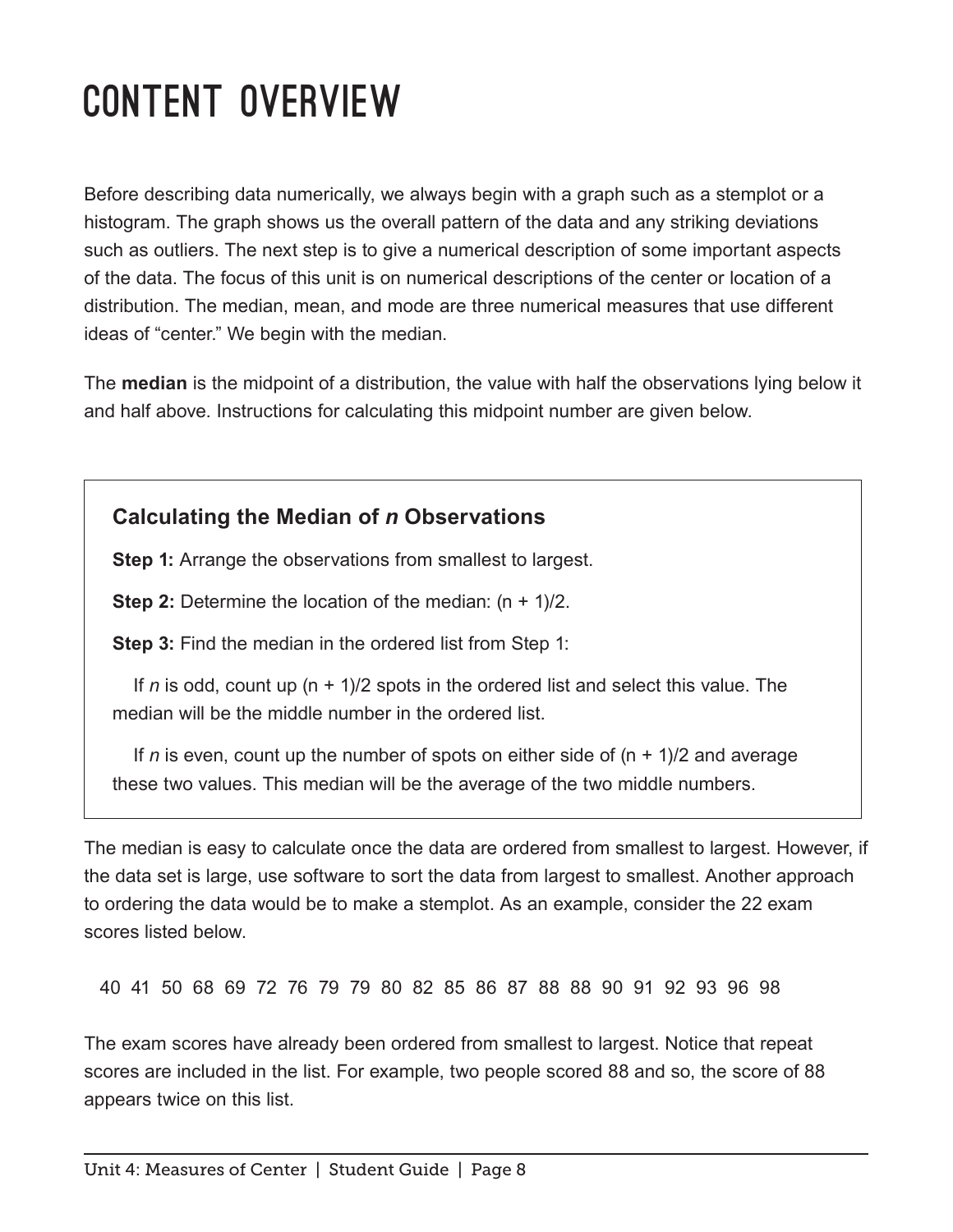Now, we compute the location of the median:

$$
\frac{n+1}{2} = \frac{22+1}{2} = 11.5
$$

Start at 40 and count up 11 and 12 positions. Exam scores 82 and 85 are in the 11th and 12th position. The median is the average of these two numbers:

median =  $\frac{82 + 85}{8}$  = 2 83.5

Next, we discuss the mean as a measure of center. The **mean** is the average value. It is the balance point of the distribution (See Figure 4.3.). If the observations are from a sample of *x* values, we often use the notation  $\bar{x}$  to represent the mean.

Here's how to calculate the mean:



Returning to our example of 22 exam scores, we calculate the mean as follows:

$$
\overline{x} = \frac{40 + 41 + \ldots + 96 + 98}{22} = \frac{1730}{22} \approx 78.6
$$

If we had started with a graphic display of the exam scores as shown in Figure 4.7, we should have expected a mean that was less than the median. The histogram is skewed to the left, with a few exam scores in the left tail of the distribution. The median is unaffected by these scores, but they drag the mean down.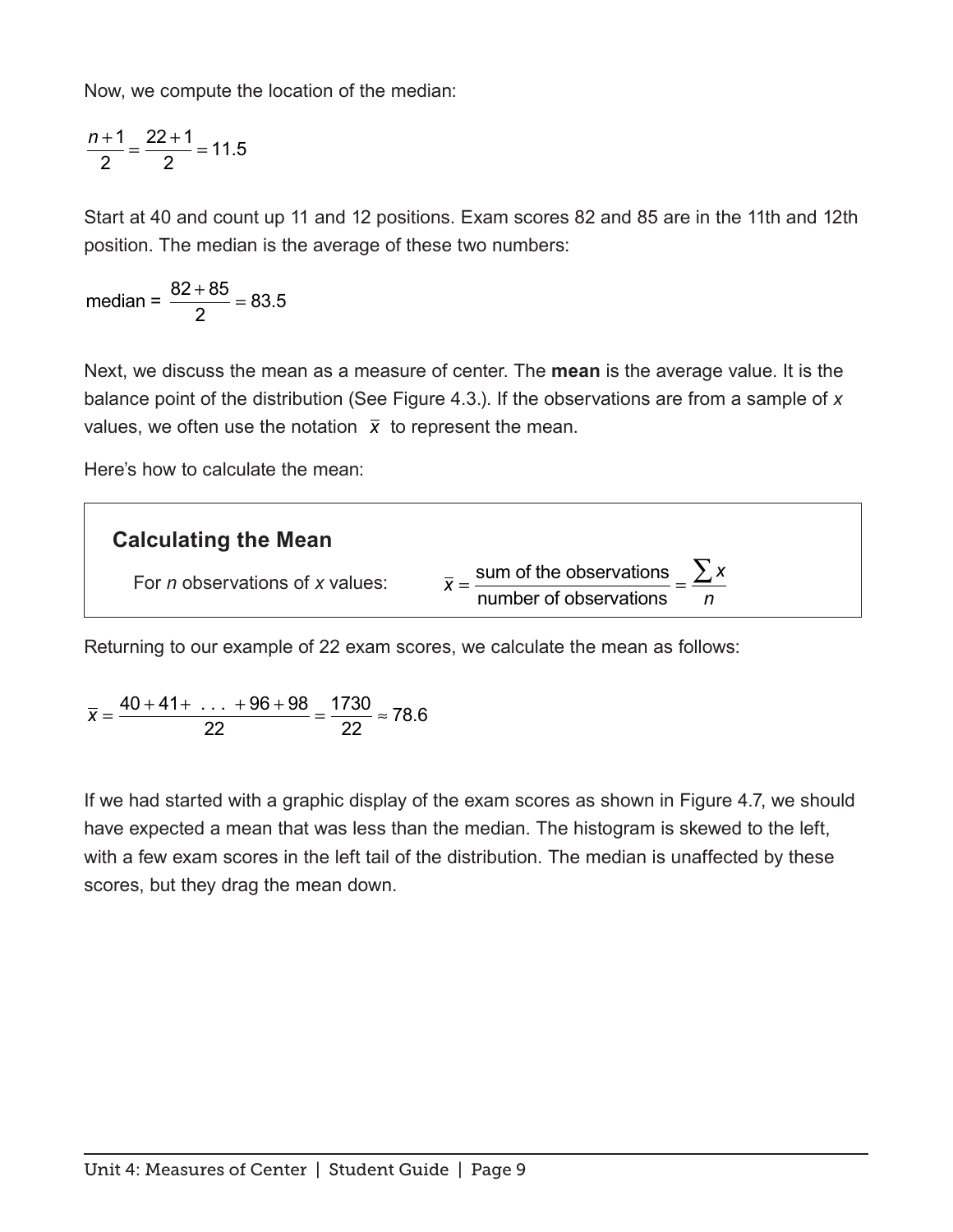

*Figure 4.7. Histogram of exam scores.*

Lastly, there is one other measure that is sometimes used as a measure of center, and that is the mode. The **mode** is the most frequent observation. In our list of exam scores, there are two scores that appear twice in the list, 79 and 88. Since both of these scores are tied for occurring most frequently, the mode is not unique – instead there are two modes.

We have discussed three measures of center or location, the median, mean, and mode. How do you decide which is best for a given situation? In choosing an appropriate measure of center, start with a graphic display of the data. Consider the overall shape of the data and deviations from that shape before deciding whether to use the mean or median to summarize the location of the data. Keep in mind that the median is a **resistant** measure of center, which is not infuenced by a few extreme data values whereas a few extreme outliers can pull the mean in the direction of the extreme values.

For roughly symmetric distributions the mean and median will be close in value. For highly skewed data, or data with extreme outliers, the median is generally the better choice for a measure of the center or location of the data. For data sets with multiple peaks, the modes may give a better indication of location.